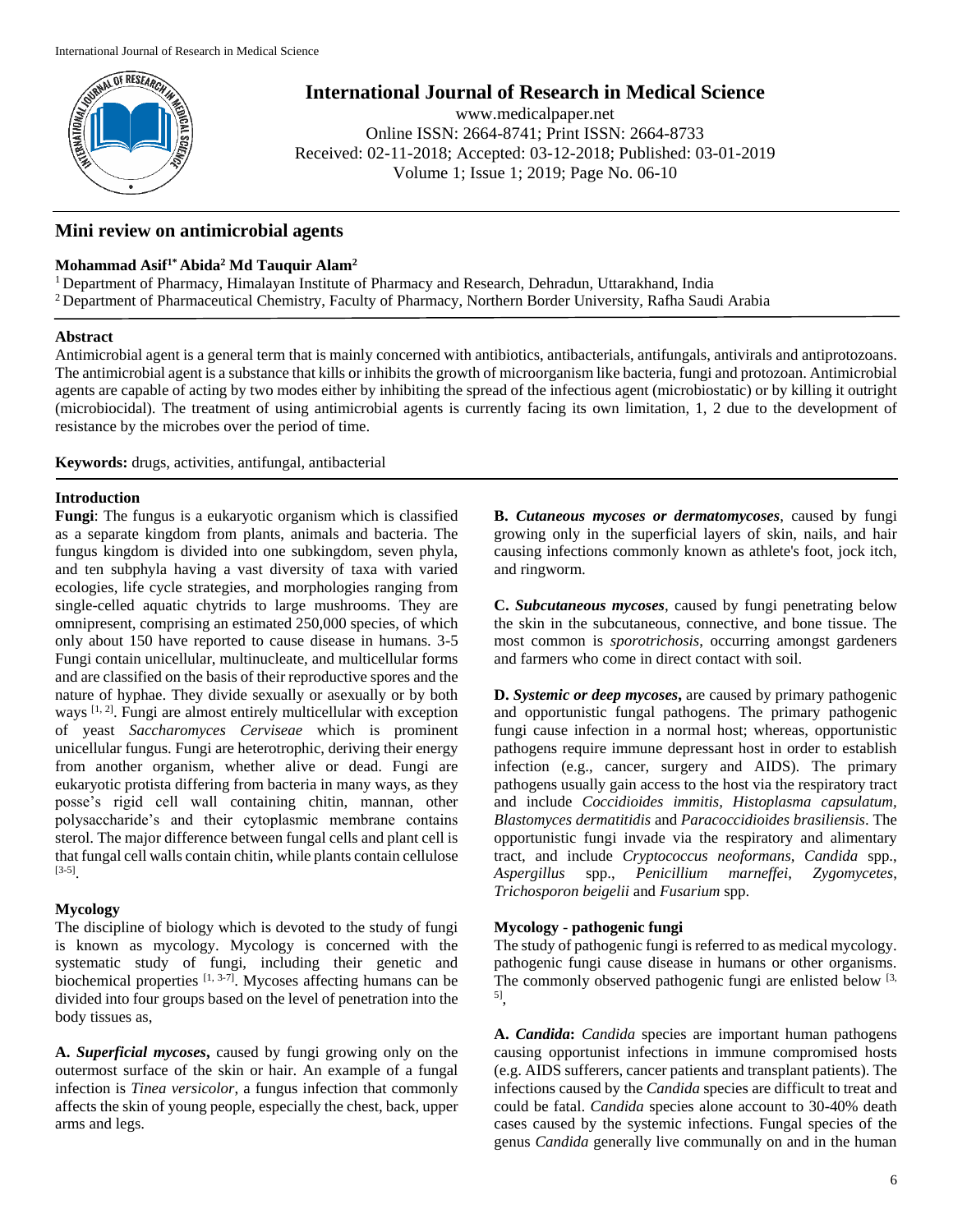body. There is increase in development of drug resistance by *Candida* species to current therapies, motivating researchers to understand their genetics and discover new therapeutic targets.

**B.** *Aspergillus***:** The aerosolized *Aspergillus* spores are found almost everywhere around human being and generally does not posses health issues. But still *Aspergillus* is capable of causing disease in three major ways: by the production of mycotoxins; by the induction of allergenic responses; and lastly by the localized or systemic infections. *Aspergillus flavus* produces mycotoxins, aflatoxin which can act as both toxin and a carcinogen, having ability to contaminate foodstuff such as nuts.

**C.** *Cryptococcus***:** The majorities of *Cryptococcus* species are found in the soil and generally do not cause disease in humans. Exception is *Cryptococcus neoformans* which cause disease in immune depressant patients like AIDS, causing a severe form of meningitis and meningo-encephalitis.

**D.** *Histoplasma***:** *Histoplasma capsulatum* can cause histoplasmosis in humans, dogs and cats. The infection is usually due to inhaling the contaminated air and is prevalent in USA and Asia.

**E.** *Pneumocystis***:** *Pneumocystis jirovecii* can cause a form of pneumonia in people with weakened immune systems, such as the elderly, AIDS patients and premature born children.

**F.** *Stachybotrys***:** *Stachybotrys chartarum* can cause respiratory damage and severe headaches, in houses that are persistently damp.

#### **1.3.2 Fungal infection prominent in particular diseases**

The association of most commonly occurring fungi along with the patient suffering from the particular disease is enlisted below,

- *Candida species*, *Aspergillus* species, *Phycomyces* species: Leucopenia.
- *Zygomyces*, *Rhizopus*, *Mucor*, *Absidia*: Diabetes.
- *Candida*, *Cryptococcus*, *Histoplasma*: Malignancies and Hodgkin's disease.
- *Candida*, *Cryptococcus*, *Histoplasma*: AIDS.

## **1.3.3 Clinically significant fungi and the site they affect**

The pathogenicity and virulence of fungi causing infections, in humans is major concern in clinical world which focuses on the major causative agents of disease, particularly *Candida*, *Cryptococcus* and *Aspergillus* spp. The large diversity of potentially harmful fungi existing outside these groups, though rare may still posse's potential to be more important than the common clinical fungi. The site affected by the clinically significant fungi are enlisted as below,

- *Malassezia furfur* and *Exophiala werneckii*: Superficial skin.
- *Piedraia hortae* and *Trichosporon beigelii* : Hair.
- *Microsporum* species: Skin and hair.
- *Epidermophyton* species: Skin and nails.
- *Trichophyton* species: Skin, hair and nails.
- *Sporothrix schenckii*, *Cladosporium* species: Chromoblastomycosis.
- *Histoplasma capsulatum*, *Penicillium* species: Systemic respiratory.
- *Blastomyces dermatitidis:* Subcutaneous/respiratory.
- *Cryptococcus neoformans*: Respiratory/CNS.

**Antifungal agents:** The antifungal agents are classified according to their mode of interfering with

- 1. Cell wall synthesis,
- 2. Plasma membrane integrity,
- 3. Nucleic acid synthesis,
- 4. Ribosomal function.

The (Figure 1) gives us brief idea about the mode of action antifungal drugs [5-10].



**Fig 1:** Classification of antifungal agents by their mode of action.11

The classification of antifungal drugs are made upon their mode of action, viz.,

## **A. Systemic Antifungal Drugs**

- **1. Polyenes antibiotics:** Amphotericin B.
- **2. Azole derivatives**
- **Imidazole**: Ketoconazole, Miconazole.
- **Triazole**: Fluconazole, Itraconazole, Voriconazole, Posaconazole, Ravuconazole.
- **3. Echinocandin:** Capsofungin, Anidulafungin, Micafungin.
- **4. Antimetabolite:** Flucytosine (5-FC).
- **5. Nikkomycin**

#### **B. Topical Antifungal Drugs**

- 1. **Polyene antibiotics:** Amphotericin B, Nystatin, Hamycin, Natamycin, Rimocidin, Hitachimycin, Filipin.
- 2. **Azoles:** Clotrimazole, Ketoconazole, Miconazole, Econazole, Butaconazole, Oxiconazole, Sulconazole, Fenticonazole, Isoconazole, Bifonazole, Terconazole.
- 3. **Others:** Tolnaftate, Undecyclinic acid, Povidone iodine, Triacetin, Gentian violet, Sodium thiosulphate, Cicloporoxolamine, Benzoic acid, Quinidochlor.

#### **Systemic Antifungal Drugs for superficial infections**

- 1. **Heterocyclic benzofurans:** Corticofunvin, Griseofulvin.
- 2. **Allylamine:** Terbinafine, Butenafine, Naftifine.

**Class of drug with general mechanism of action:** The general mechanism of action of the drug depending upon its class is shown in (Figure 2) and the drugs are as enlisted below  $[1, 4, 5]$ ,

**1. Griseofulvin:** The griseofulvin was the earliest known inhibitory agent specific to fungal species. The griseofulvin binds to tubulin, interfering with the functioning of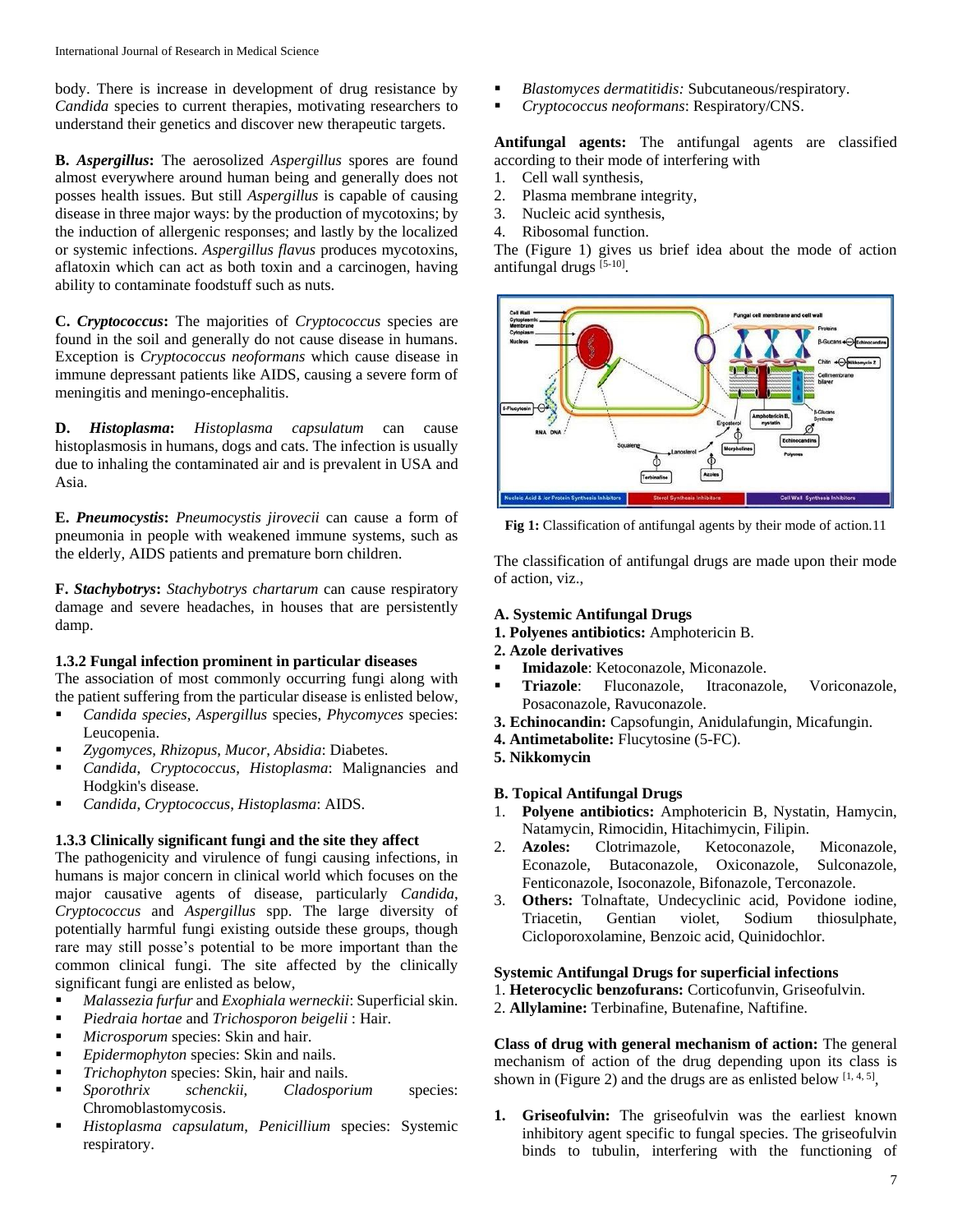microtubule and thus inhibiting mitosis. It binds to keratin in keratin precursor cells and makes them resistant to fungal infections. It is only when hair or skin is replaced by the keratin-griseofulvin complex that the drug reaches its site of action.

- **2. Flucytosine:** Flucytosine works as an antifungal agent by the conversion to 5-fluorouracil within target cells by cytosine deaminase, thereby inhibiting synthesis of DNA through effects on thymidylate synthase in fungi. For this mechanism of action, the target cells must possess certain enzymes like cytosine permease to internalise the flucytosine molecule, cytosine deaminase to convert it to 5-fluorouracil and uracil phosphoribosyl transferase to convert 5-fluorouracil into a substrate for nucleic acid synthesis. The use of flucytosine is restricted to pathogenic yeasts (*Candida* species and *Candida neoformans*) as majority of the filamentous fungi lack these enzymes.
- **3. Polyenes:** The mode of action of polyene is different than other antifungal agents, instead of inhibiting an enzyme, it binds to ergosterol, which is the principal sterol in fungal

membranes, thereby perturbing membrane function to the point of causing leakage of cellular contents. As with other polyene antifungals, amphotericin B associates with ergosterol, forming a transmembrane channel that leads to monovalent ion (K+, Na+, H+ and Cl−) leakage, which leads to fungal cell death.

- **4. Azoles:** The largest and most widely used class of antifungal agents is that of the azole-antifungals. Azoles inhibit  $14-\alpha$ demethylation of lanosterol in ergosterol biosynthetic pathway. This inhibition prevents the conversion of lanosterol to ergosterol, which is an essential component of the fungal cytoplasmic membrane and subsequent accumulation of 14α-methyl sterols.
- **5. Allylamines:** At this moment there are two allyamines naftifine and terbinafine, and one thiocarbamate antifungal, tolnaftate which are in clinical use. They are inhibitors of squalene epoxidase an enzyme that is part of early stage of fungal cell membrane synthesis pathway. It prevents conversion of squalene to lanosterol, in turn ergosterol cannot be synthesized.



**Fig 2:** General mechanism of action of the antifungal agents. 12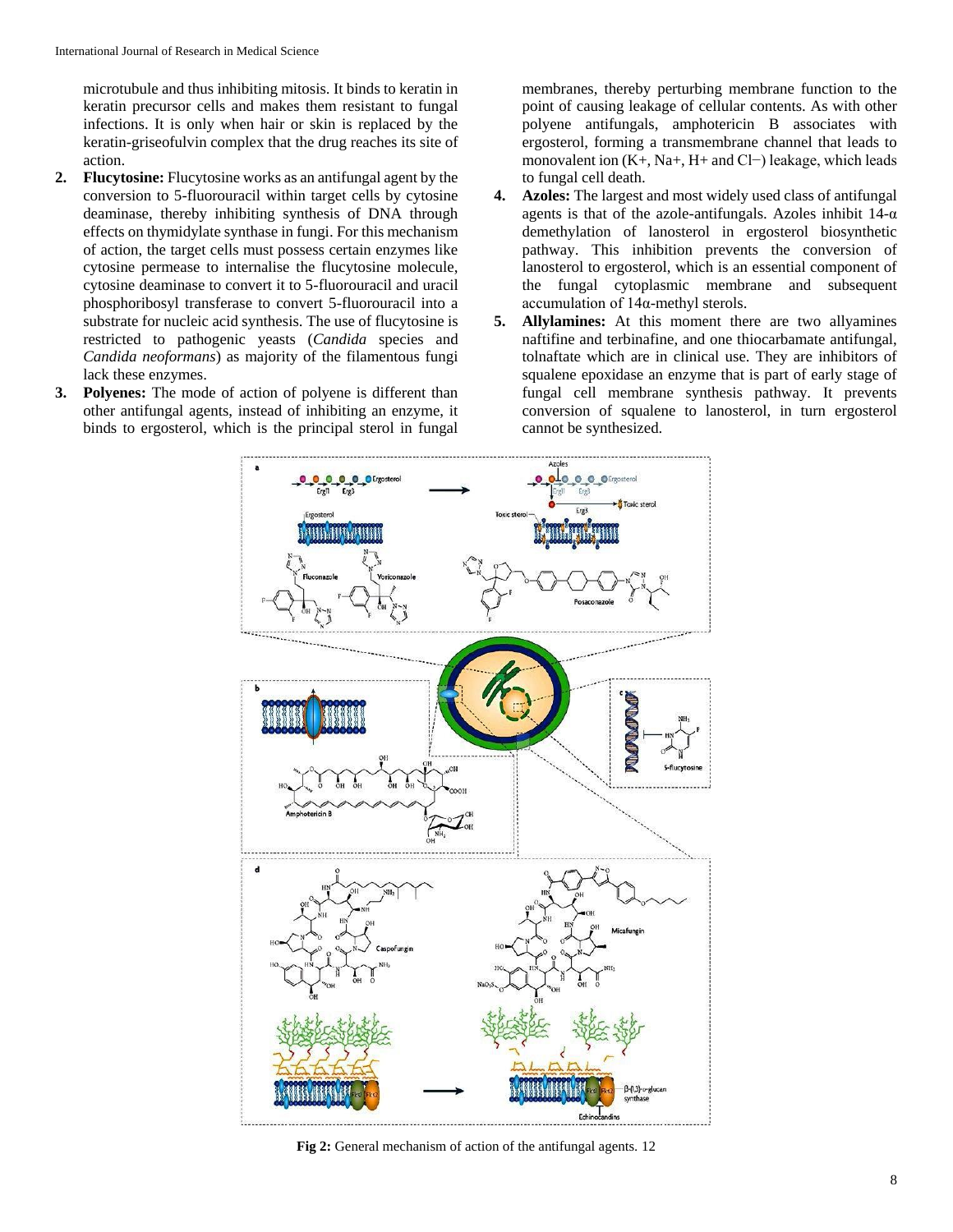**6. Echinocandin:** The class of echinocandin compounds is the fungal secondary metabolites, comprising a cyclic hexapeptide core with a lipid sidechain responsible for antifungal activity. The three commonly used echinocandin, anidulafungin, caspofungin and micafungin, inhibit the synthesis of cell wall  $\beta$ -1,3 glucan polysaccharides in the cell wall.

**7. Sordarins:** The sordarin family of compounds is characterized by a unique tetracyclic diterpene core. Sordarins selectively inhibit fungal protein synthesis by stabilizing the ribosome/EF2 complex. This unusual bioactivity makes sordarin a promising candidate for the development of new fungicidal agents.

**1.6 Antifungal resistance:** The development of drug resistance in fungi is a broad concept, which describes failure of current antifungal therapy to overcome the fungal infection. The antifungal therapies are designed to eradicate fungal infection by various mechanisms of action, like by disrupting their reproductive capabilities, destroying the cell walls, or by modifying the fungal DNA and altering the cell functioning. Antifungal resistance has been traditionally classified as [13-15],

- a. **Primary** (intrinsic), present before the exposure to antifungals.
- b. **Secondary** (acquired), developing after the exposure to antifungals owing to stable or transient genotypic alterations.
- c. **Clinical resistance**, it can be classified as third type of antifungal resistance, which cover the progress or decline of

an infection by a fungal isolate that seems to be fully susceptible to the antifungal therapy used for the treatment of infection during testing. In the last decade, microorganisms are becoming drug resistant at a much faster rate than the rate of discovery of new drugs. The drug resistance of fungi is importunately observed in patients with weak immune system suffering from diseases like AIDS and cancer. The researchers thus face a major challenge to develop new, safe and more effective antifungals taking into account the increase in opportunistic infections in the immune compromised host. This can be overcome by the discovery of new drugs acting by novel mechanisms of action. The (Table 1) mentioned below, highlights the antifungal agents, their principal mode of action and the resistance mechanism of the fungal pathogens.

**Historic perspective:** Historically, serendipity has often played an important role in scientific discoveries; classic example of which can be that of screening of dyes which led to the use and establishment of sulfanilamides as antibacterials. In 1903, de Beurmann and Gougerot were the first to discuss the use of potassium iodide to treat *sporotrichosis*. Whitfield in 1907 treated superficial fungal infections by using ointment [11-17]. In the mid 1940s sulfonamides were used to treat *paracoccidioido mycosis* though they had limited efficacy towards fungistatic properties and required

| Antifungal                                  | Spectrum/comments                                                  | <b>Mode of action</b>                            | <b>Mechanism of resistance</b>                      |
|---------------------------------------------|--------------------------------------------------------------------|--------------------------------------------------|-----------------------------------------------------|
| Polyenes                                    | Broad activity against <i>Candida</i> spp, <i>Crypto</i>           | Binding to                                       | Alteration in ergosterol                            |
| Amphotericin B                              | coccus neoformans and filamentous fungi                            | Ergosterol                                       | Biosynthesis.                                       |
| Pyrimidine 5-<br>fluorocytosine<br>$(5-FC)$ | Active against <i>Candida</i> spp. and<br><i>Cryptococcus</i> spp. | Impairment of<br>nucleic acid biosynthesis       | Decreased<br>uptake of 5-FC.                        |
| Azoles<br>1. Fluconazole                    | Active against<br>Candida spp. and<br>Cryptococcus spp.            | Inhibition of<br>cytochrome                      | 1. Upregulation of multi<br>drug transporter genes. |
| 2. Itraconazole                             | Active against filamentous fungi.                                  | P450 $14\alpha$                                  | 2. Target alterations. 3.                           |
| 3. Voriconazole                             | Enhanced activity against filamentous fungi.                       | lanosterol                                       | Alteration in Ergosterol                            |
| 4. Posaconazole                             | Related to itraconazole, but<br>comparatively more active.         | demethylase.                                     | biosynthetic pathway.                               |
| Allylamines                                 | Terbinafine Active against most dermatophytes.                     | Inhibition of Squalene<br>epoxidase              | Unknown                                             |
| Morpholines                                 | Amorolfine Active against most dermatophytes                       | Inhibition of Sterol<br>reductase and isomerase. | Unknown                                             |
| Echinocandins                               | Caspofungin Active against <i>Candida</i> spp.                     | Inhibition of the cell wall<br>synthesis         | Unknown                                             |

Table 1: Antifungal agents: Principal mode of action and resistance mechanism of fungal pathogens<sup>[15]</sup>.

longer times for treatment with high relapse rate. This was followed by the commercial use of penicillin in the 1940s. In rapid succession, came the discovery and development of streptomycin in 1944 and benzimidazole the first azole to have notable antifungal activity was discovered in 1944. It was followed by the discoveries of chloramphenicol in 1947 and chlortetracycline in 1948. In 1948 hydroxy stilbamidine, an antiprotozoal agent having antifungal action was used to treat *blastomycosis*.

In 1951 Hazen and Brown, discovered the first polyene antibiotic called nystatin, commonly used topical and oral polyene. In 1952 substituted benzimidazole compounds were found to have

antifungal properties. The macrolides were developed in 1952 having bacteriostatic properties. In 1956 Gold *et al.* reported the antifungal properties of the polyene amphotericin B, which was the first significantly effective systemic antifungal. It became the standard and soon it replaced hydroxy stilbamidine. Amphotericin B enjoyed the prime status of only antifungal agent available to treat systemic mycoses for nearly decade against which newer therapies for systemic mycoses were compared. In 1957 Flucytosine, was developed as an antifungal agent who had failed to provide favorable results for the use as cytostatic agent. The use of flucytosine as a monodrug often developed fungal resistance which led to use in combination with amphotericin B